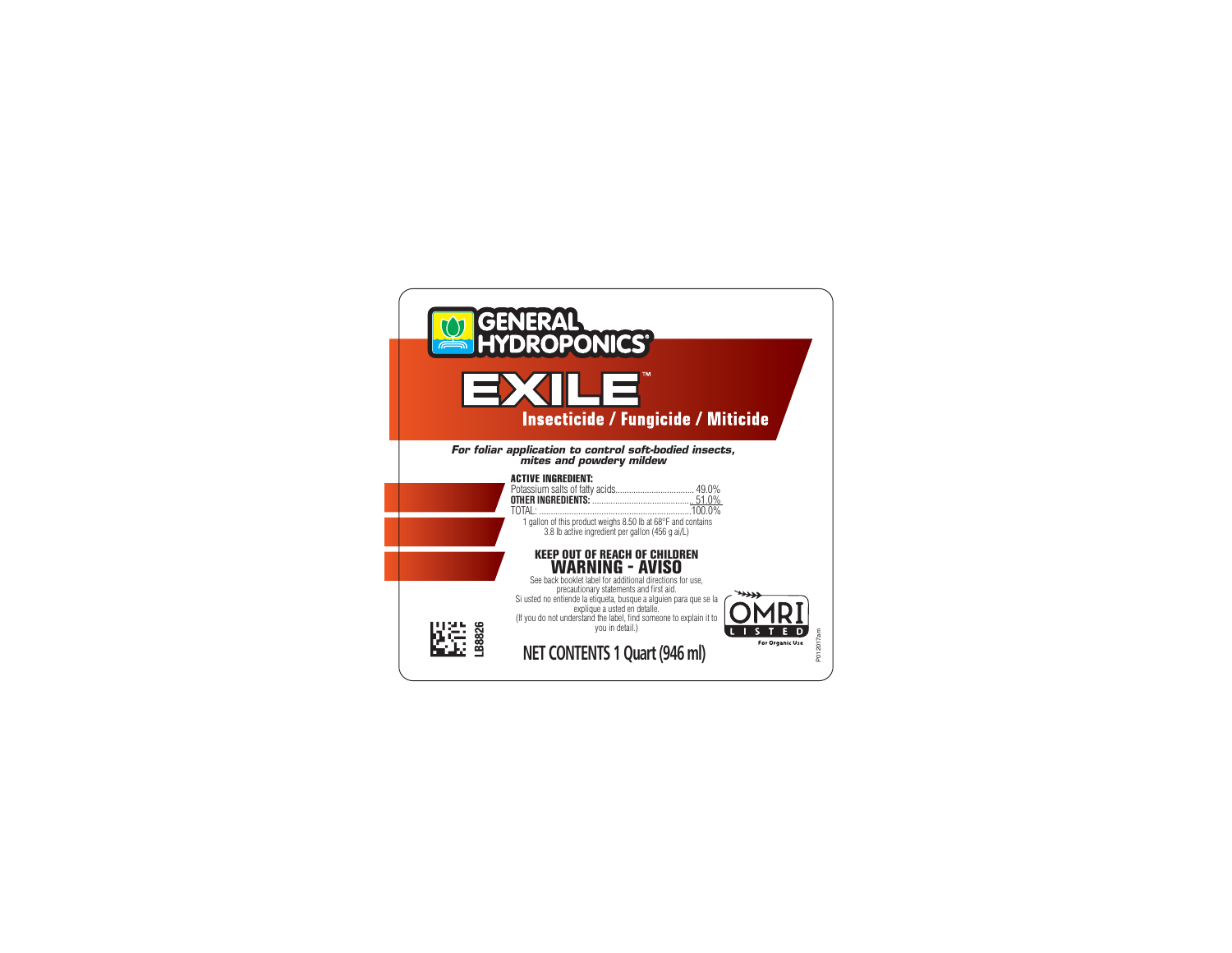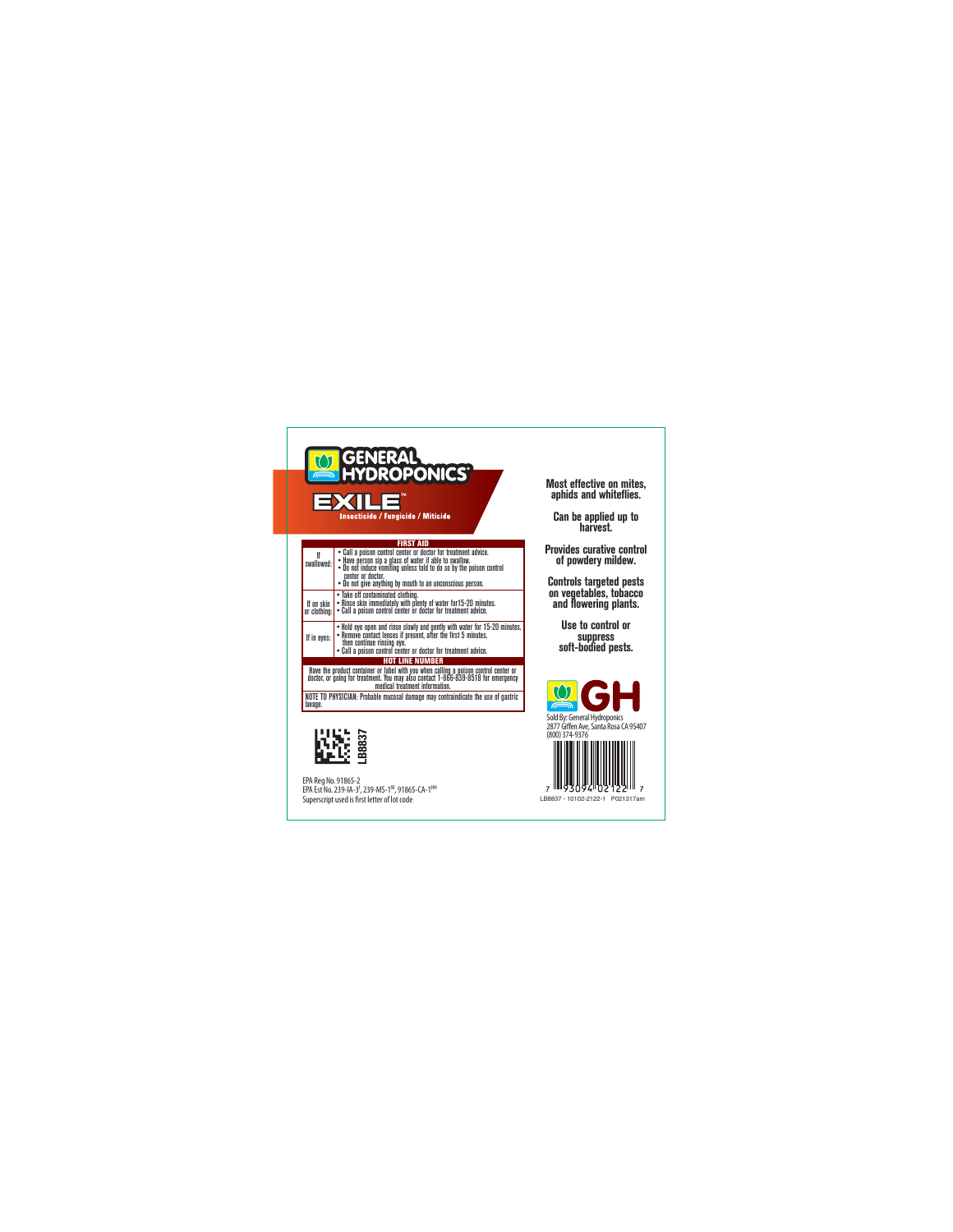#### **KEEP OUT OF REACH OF CHILDREN PRECAUTIONARY STATEMENTS HAZARDS TO HUMANS & DOMESTIC ANIMALS**

**WARNING:** Causes substantial but temporary eye injury and skin irritation. Do not get in eyes, on skin or clothing. Wear goggles or face shield. Wash thoroughly with soap and water after handling and before eating, drinking, chewing gum, using tobacco or using the toilet. Remove contaminated clothing and wash before reuse.

# **PERSONAL PROTECTIVE EQUIPMENT (PPE)**

#### **Handlers who may be exposed to the diluted product through application or other tasks must wear:**

- Long-sleeved shirt and long pants
- Shoes plus socks

#### **Handlers who may be exposed to the concentrate through mixing, loading, application, or other tasks must wear:**

- Coveralls over short-sleeved shirt and short pants
- Chemical-resistant gloves such as barrier laminate, butyl rubber ≥ 14 mils, nitrile rubber ≥ 14 mils, neoprene rubber ≥ 14 mils, polyvinyl chloride (PVC) ≥ 14 mils or viton ≥ 14 mils
- Chemical-resistant footwear plus socks
- Protective eyewear
- Chemical-resistant headgear for overhead exposure
- Chemical-resistant apron when cleaning equipment, mixing or loading

Discard clothing and other absorbent materials that have been drenched or heavily contaminated with this product's concentrate. Do not reuse them. Follow manufacturer's instructions for cleaning/maintaining PPE. If no such instructions for washables exist, use detergent and hot water. Keep and wash PPF separately from other laundry.

# **User Safety Recommendations**

Users should:

Wash thoroughly with soap and water after handling and before eating, drinking, chewing gum, using tobacco or using the toilet.

Remove clothing/PPE immediately if pesticide gets inside. Then wash thoroughly and put on clean clothing.

# **ENVIRONMENTAL HAZARDS**

This product may be hazardous to aquatic invertebrates. Do not apply directly to water, to areas where surface water is present, or to intertidal areas below the mean high water mark. Do not contaminate water when cleaning equipment or disposing of equipment washwaters.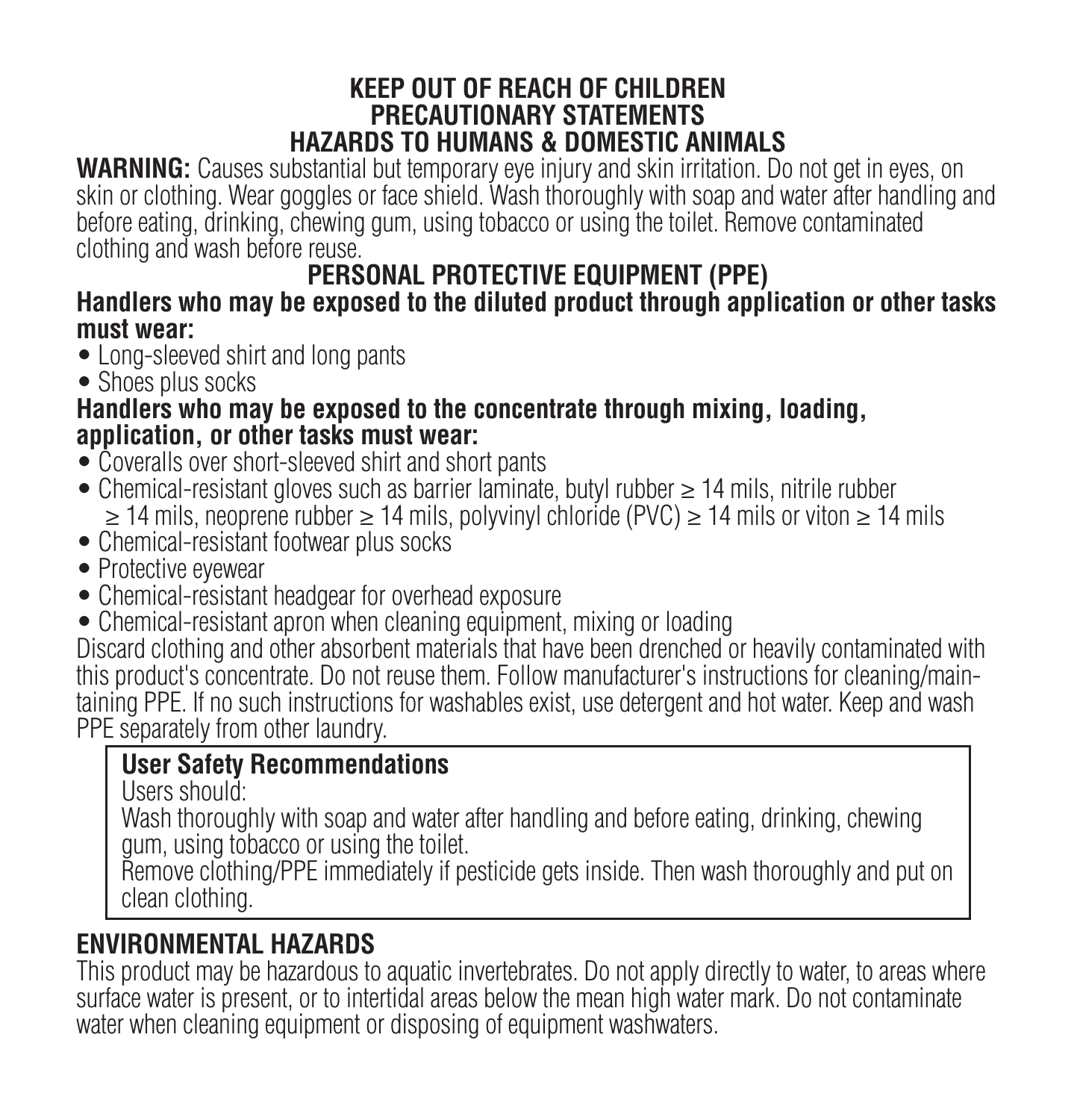# **DIRECTIONS FOR USE**

It is a violation of Federal law to use this product in a manner inconsistent with its labeling. Read all Directions for Use carefully before applying.

Do not apply this product in a way that will contact workers or other persons, either directly or through drift. Only protected handlers may be in the area during application. For any requirements specific to your state or tribe, consult the agency responsible for pesticide regulation.

#### **Agricultural Use Requirements**

Use this product only in accordance with its labeling and with the Worker Protection Standard, 40 CFR part 170. This Standard contains requirements for the protection of agricultural workers on farms, forests, nurseries, greenhouses, and handlers of agricultural pesticides. It contains requirements for training, decontamination, notification, and emergency assistance. It also contains specific instructions and exceptions pertaining to the statements on this label about personal protective equipment (PPE) and restricted-entry interval. The requirements in this box only apply to uses of this product that are covered by the Worker Protection Standard.

Do not enter or allow worker entry into treated areas during the restricted entry interval (REI) of 12 hours.

PPE required for early entry into treated areas that is permitted under the Worker Protection Standard and involves contact with anything that has been treated such as plants, soil, or water, is:

- Coveralls
- Chemical-resistant gloves such as barrier laminate, butyl rubber ≥ 14 mils, nitrile rubber ≥ 14 mils, neoprene rubber ≥ 14 mils, polyvinyl chloride (PVC) ≥ 14 mils or viton ≥ 14 mils
- Shoes plus socks

# **Non-Agricultural Use Requirements**

The requirements in this box apply to uses of this product that are NOT within the scope of the Worker Protection Standard for Agricultural Pesticides (40 CFR Part 170). The WPS applies when this product is used to produce agricultural plants on farms, forests, nurseries, or greenhouses.

Do not enter or allow people (or pets) to enter the treated area until sprays have dried.

### **USE INFORMATION**

Apply this product to foliage as a contact insecticide, miticide and fungicide for control of soft-bodied insects, mites and powdery mildew. The formulation is based on potassium salts of naturally derived fatty acids. This product may be used to control targeted pests on crops which include vegetables, tobacco, and flowering plants growing outdoors, in greenhouses and in interiorscapes. This product can be applied up to harvest.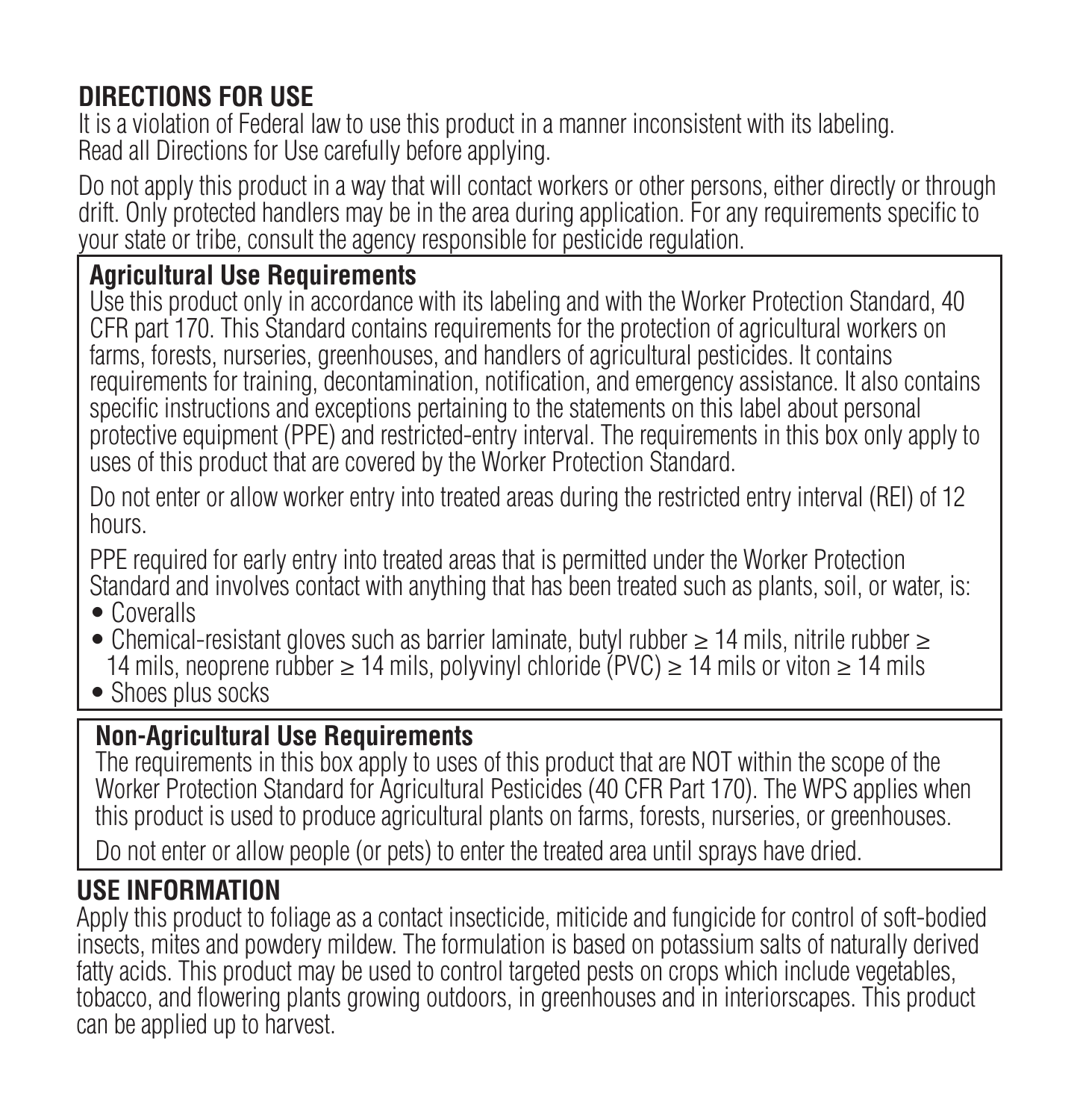# **PESTS CONTROLLED**

This product may be used only as a foliar spray to control or suppress soft bodied pests which include: aphids, caterpillars, leafhoppers, leafminers, mealybugs, plant bugs, sawfly larvae, scales, spider mites, thrips and whiteflies. This product is most effective on mites, aphids and whiteflies. Effects on other pests are limited to early growth stages and eggs. This product provides curative control of powdery mildew.

#### **MIXING AND APPLICATION RATES**

Stand Alone Rate: This product rates as low as 0.25% v/v or as high as 4% v/v may be used. The 2% v/v rate is the most frequently used stand alone rate.

- Refer to individual sections of this label for specific use rates for control of pests on specific crops.
- Rates are provided as a % volume/volume (v/v) solution. A 2% solution is prepared by adding 2 gallons of this product to 98 gallons of spray water.
- The activity of this product is directly related to the solution concentration and to contact with the pest, not the amount of product applied per acre.

**Tank Mix Rate:** To achieve enhanced and residual pest control, use a 1 to 2% v/v solution of this product in combination with a specified product.

| <b>Total Mix Volume</b>   |                | Amount of this product |                  |                    |
|---------------------------|----------------|------------------------|------------------|--------------------|
|                           | % v/v Solution | English                | Metric           | <b>Tablespoons</b> |
| 1 gallon (3.785 liters)   | 0.25           | $0.315$ fl $oz$        | $9.5$ ml         | 0.63               |
|                           | 0.5            | $0.63$ fl $oz$         | 19 <sub>ml</sub> | 1.25               |
|                           | 1.0            | 1.25 fl oz             | 38 ml            | 2.4                |
|                           | 1.5            | $2.0 f$ oz             | $57$ ml          | 3.75               |
|                           | 2.0            | $2.5$ fl oz            | 76 ml            | 5                  |
|                           | 4.0            | 5 fl oz                | 152 ml           | 10                 |
| 100 gallon (378.5 liters) | 0.25           | $0.25$ gal             | 0.95 liters      |                    |
|                           | 0.5            | $0.5$ gal              | 1.9 liters       |                    |
|                           | 1.0            | 1 gal                  | 3.8 liters       |                    |
|                           | 1.5            | $1.5$ gal              | 5.7 liters       |                    |
|                           | 2.0            | 2 gal                  | 7.6 liters       |                    |
|                           | 4.0            | 4 gal                  | 15.1 liters      |                    |

#### RATE TABLE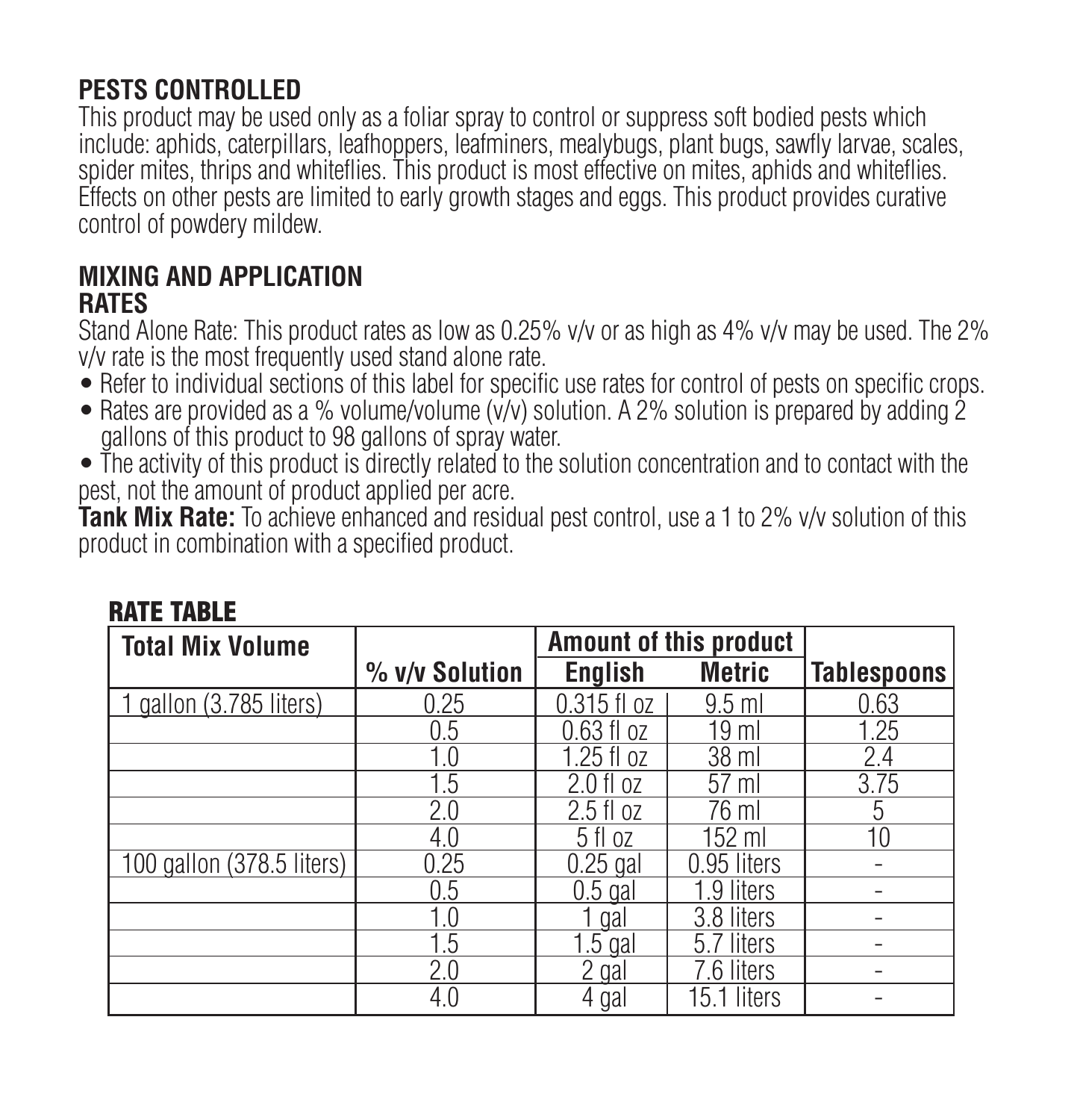# **Mixing**

- Always determine the compatibility of water, pesticides and other tank additives with this product prior to addition to the spray tank. Determine compatibility by conducting a jar test using proportional quantities of each material.
- Use freshly mixed spray made with soft water. If water has high mineral content (hardness >300 ppm or 17.5 grains/gallon), check for compatibility as described above. If needed, add an approved compatibility agent to the tank prior to the addition of this product. Do not lower the pH of the final spray mixture below 8.0. See notes to User: Understanding Plant Sensitivity.
- A defoaming agent may be needed for use in sprayers equipped with an agitator.
- This product is compatible with other labeled pesticides. However, when tank mixing this product with other products, a compatibility test (jar test) using relative proportions of the tank mix ingredients should be conducted prior to mixing ingredients in the spray tank. When tank mixing, read and carefully follow all applicable use directions, precautions, and limitations on the respective product labels. In interpreting all labels for the tank mix, the most restrictive situations must apply.
- Unless otherwise noted, do not tank mix this product with adjuvants such as penetrators, spreader stickers or activators, gibberellic acid, calcium nitrate, or diatomaceous earth, foliar nutrients, alkaline based chelating agents (such as EDTA), Aliette® fungicide, chlorothalonil and pesticides containing sulfur or metallic ions (such as manganese, magnesium, iron, zinc, etc.) as they may be physically incompatible and/or phytotoxic.
- Do not mix this product with Carzol® insecticide as they are not physically compatible.
- Do not mix this product with sulfur. Do not use within 3 days of a sulfur application.

When using this product in a tank mix, read and follow all product labels. The order of mixing is:

- Compatibility agent (if needed) Wettable and soluble powders
- 
- Flowable liquids
- Emulsifiable oils and concentrates GENERAL HYDROPONICS EXILE INSECTICIDE / FUNGICIDE / MITICIDE

Application of spray mixtures should conform to use precautions and directions for all products included in the tank mix. Combinations should be kept agitated and sprayed promptly after mixing.

# **Timing of Application**

• Initiate applications as soon as pest is observed, or as needed to avoid economic injury. Repeat applications at one-week intervals, or as needed, to control infesting or increasing pest populations.

• Do not make repeat applications at less than 7-day intervals, or make more than 3 sequential applications at 7- to 14-day intervals unless your experience has shown the use pattern to be non-injurious to the type and the development stage of plant(s) to be treated under local growing conditions.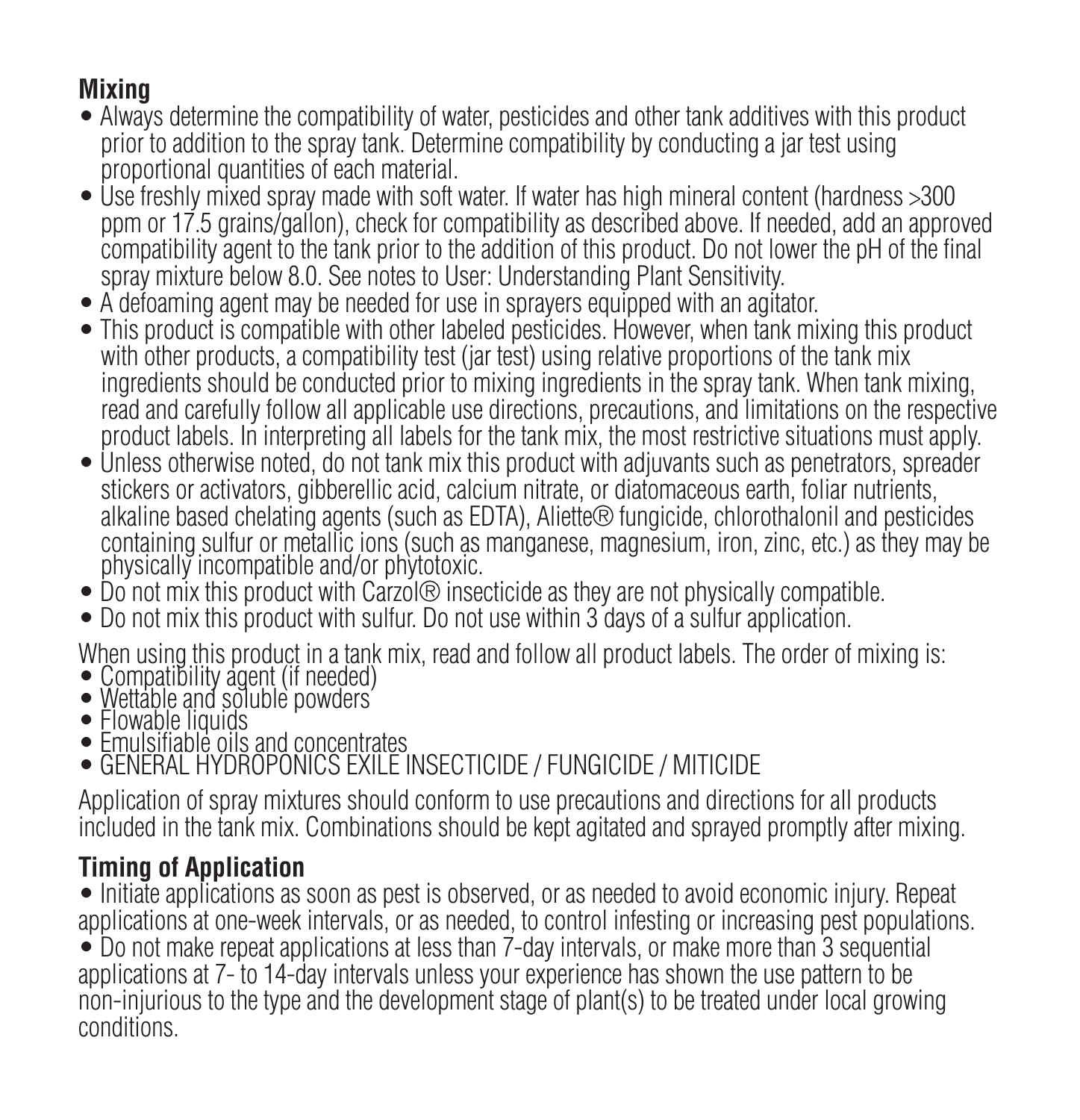# **Application Guidelines**

- This product may be applied with most types of ground spray equipment. Do not apply through any type of hydroponic systems. Do not use with pulse or thermal fogger applicators. Do not apply through any type of irrigation system.
- This product must come into contact with the targeted soft-bodied pests or powdery mildew to be effective. Complete coverage of pests is essential for maximum control. Direct sprays to contact the pests. In general, adequate coverage requires a minimum of 50 gallons of total spray volume per acre. Higher volumes may be required on larger perennial crops.
- Apply this product solutions to wet (minimize run-off) to decrease the potential for injury on foliage. fruit and flowers of sensitive plants.
- Apply promptly after mixing with other pesticides to avoid or reduce alkaline hydrolysis of certain pesticides.
- Avoid applications when wind conditions impair thorough coverage.
- Avoid applications on new transplants and unrooted cuttings.

# **Notes to User: Understanding Plant Sensitivity**

- Sensitivity of plants to this product can be influenced by several factors which include: pest and disease pressure, cultivar, plant vigor, environmental conditions (temperature, relative humidity, moisture availability, light intensity, etc.), spray concentration, companion products, spray additives, pH of spray mixtures, delivery volume as well as the timing, number and frequency of applications.
- Potential for plant injury increases when this product is used under the following conditions: o Plants are stressed, such as under hot (>90°F), humid and/or drought conditions.
	- o More than 3 sequential applications are made at 7-day intervals.
	- o The pH of the final spray mixture is lowered below 8.0.
	- o High volume applications cause the spray to collect on the bottom of fruit such as apple, pear, nectarine, orange and grape.
	- o Tender new foliage is present on narrow leaf evergreen trees and shrubs.
	- o When existing insect, mite or disease pressure has already stressed plant foliage or damaged fruit (for example, mite burn on leaves).
- Application of this product may alter the appearance of the glaucous bloom on spruces and the waxy bloom on grapes.
- Evaluate the effect of this product alone or in combination with desired companion product(s) on a few test plants prior to full scale applications when sensitivity of plant species or cultivars under local use conditions is unknown.
- Do not apply to very sensitive plants such as: horse chestnut, Japanese maple, mountain ash, Cherimoya, bleeding heart or sweetpeas.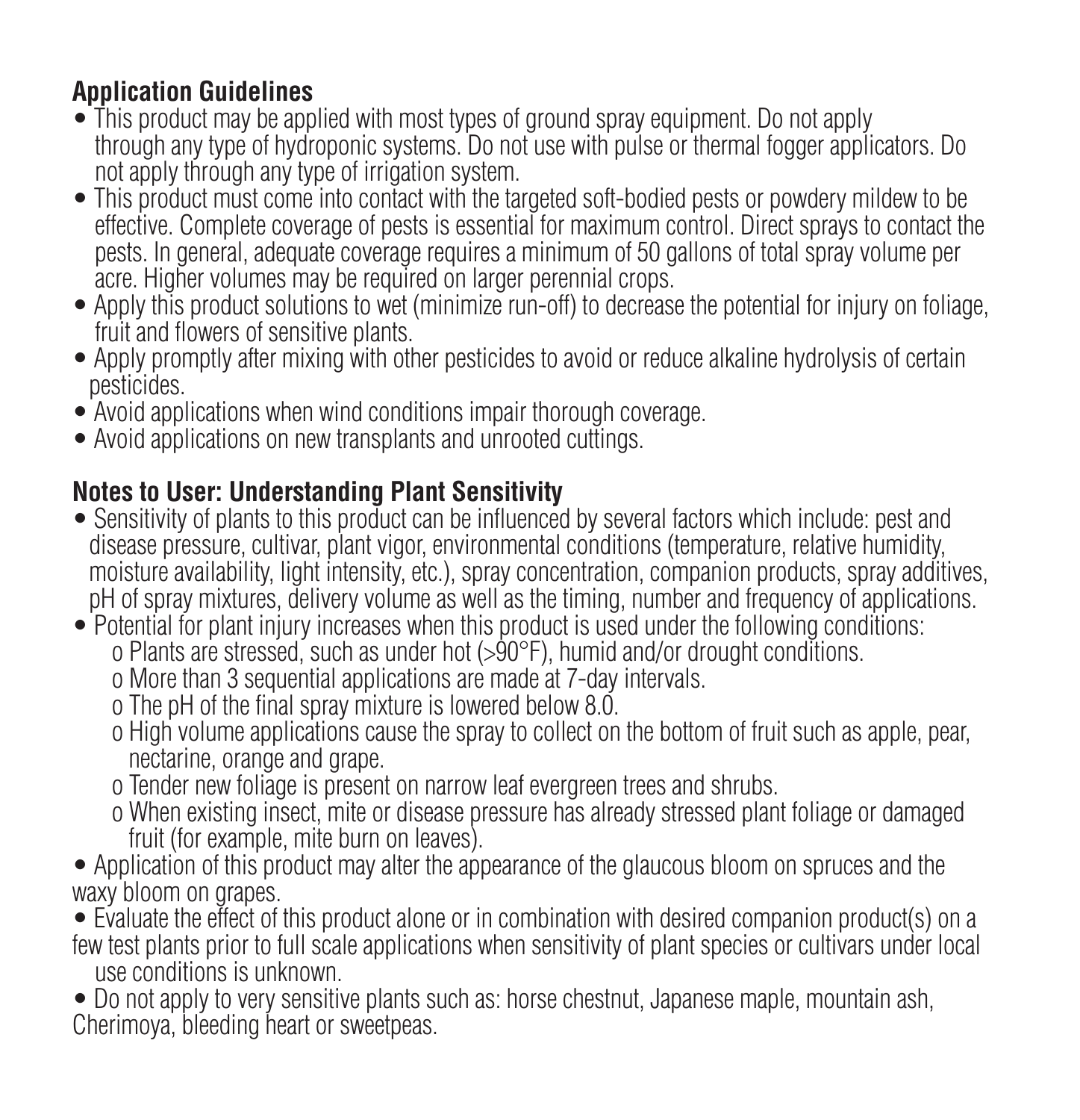• The following plants may be sensitive to this product: bald cypress, begonia, chrysanthemum, Crown of Thorns and other Euphorbia, cucumber, delicate ferns, narrow leaf evergreens (especially when stressed or when tender new growth is present). Dieffenbachia, fuschia, gardenia, impatiens, jade plant, lantana, ornamental ivy, palms, poinsettia, redbud, river birch, schefflera, Zebra plant and some succulents. Test first on a few plants prior to broad scale applications when sensitivity under local use conditions is unknown.

• Flowers of plants including African violet, ageratum, azalea, begonia, camellia, chrysanthemum, dahlia, geranium, gloxinia, impatiens, lily, marigold, orchid, pansy, petunia, poinsettia bracts, rose, salvia, snapdragon, vinca and zinnia may be injured when sprayed with this product.

• Safety to blooms should be determined for each individual cultivar of plant to be treated by conducting a small test under local use conditions.

### **Insecticidal / Miticidal and Fungicidal Uses**

This product may be used as a foliar spray to control or suppress soft bodied pests which include: aphid, leafhopper, mealybug, plant bug, sawfly larvae, scales, spider mite, thrips and whitefly.

# **Preharvest Interval**

This product has a 0-Day Preharvest interval for ALL crops contained on this label.

#### **Vegetables, Herbs And Spices (Greenhouse and Outdoor)**

#### **Vegetables:**

Fruiting (such as: eggplant, pepper and tomato), Leafy (such as: celery, endive, escarole, lettuce and spinach), Herbs and spices: (such as: basil, chive, dill, marjoram, parsley and sage).

### **Use Rates:**

Stand Alone Rate: Apply a 1-2% v/v solution of this product, unless otherwise noted. Refer to the Mixing and Application section of this label for rates, timing and application information except as noted below.

| Pest                              | <b>Requirements</b>                                                                                                                                                                                                                                                                                              |
|-----------------------------------|------------------------------------------------------------------------------------------------------------------------------------------------------------------------------------------------------------------------------------------------------------------------------------------------------------------|
| Leafminers and Green peach aphids | Apply this product only in tank mix combination with<br>a labeled companion insecticide.                                                                                                                                                                                                                         |
| Other aphids                      | To achieve enhanced and residual pest control, use a<br>1-2% v/v solution of this product in combination<br>with a specified rate of another labeled product.<br>Consult your local extension specialist, certified crop<br>advisor, and/or manufacturer representative for<br>specific product recommendations. |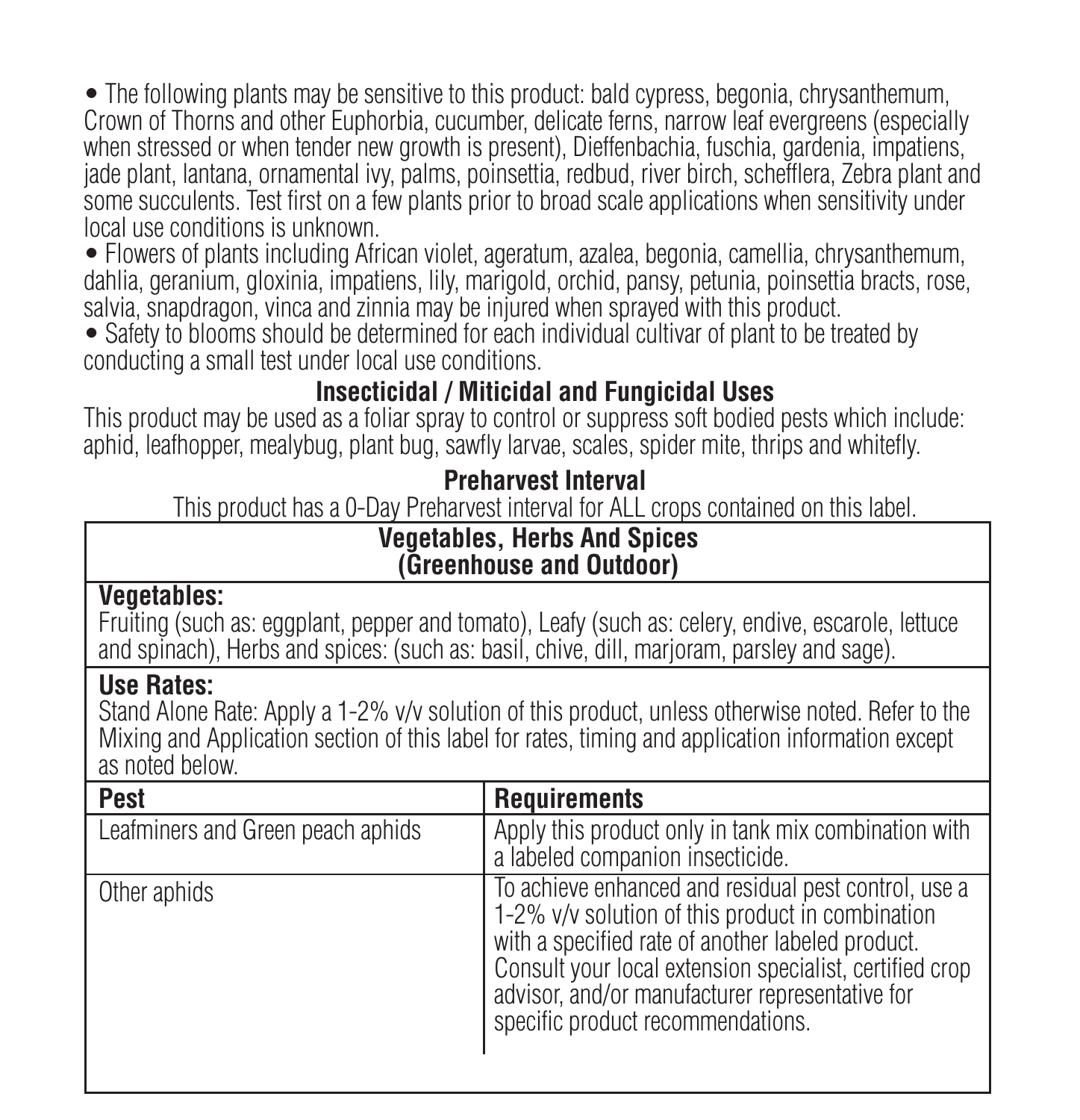| <b>Vegetables, Herbs And Spices</b><br>(Greenhouse and Outdoor) cont.          |                                                                                                                                                                                                                                                                                                                                                                                                                                                                                                                                                                                                                                                                                                              |  |  |
|--------------------------------------------------------------------------------|--------------------------------------------------------------------------------------------------------------------------------------------------------------------------------------------------------------------------------------------------------------------------------------------------------------------------------------------------------------------------------------------------------------------------------------------------------------------------------------------------------------------------------------------------------------------------------------------------------------------------------------------------------------------------------------------------------------|--|--|
| Pest                                                                           | Requirements                                                                                                                                                                                                                                                                                                                                                                                                                                                                                                                                                                                                                                                                                                 |  |  |
| Whiteflies                                                                     | Apply a 1-2% v/v solution of this product for<br>stand-alone use. To achieve enhanced and residual<br>pest control, use a 1-2% v/v solution of this product<br>in combination with a specified rate of another<br>labeled product. Consult your local extension<br>specialist, certified crop advisor, and/or manufacturer<br>representative for specific product recommendations.                                                                                                                                                                                                                                                                                                                           |  |  |
| Thrips, Plant bugs, Spider mites, Broad<br>mites, Russet mites and Leathoppers | See Mixing and Application section of this label for<br>information on rates, mixing and application.                                                                                                                                                                                                                                                                                                                                                                                                                                                                                                                                                                                                        |  |  |
| Powdery mildew                                                                 | <b>Fruiting Vegetables, Herbs and Spices, Leafy</b><br>Vegetables<br>Stand Alone Rate: Apply a 1.5-2% v/v solution of<br>this product when the first signs of powdery mildew<br>appear and repeat at 7 to 10 day intervals, or as<br>needed. Schedule a follow-up fungicide application<br>within 7-10 days after each application when this<br>product is used alone.<br>Tank Mix Rate: Apply a 1-2% v/v solution of this<br>product with GENERAL HYDROPONICS DEFGUARD<br>BIOFUNGICIDE/BACTERICIDE to achieve<br>protectant/residual control of powdery mildew.<br>For additional instructions, see Application<br>Guidelines and Notes to User: Understanding Plant<br>Sensitivity sections of this label. |  |  |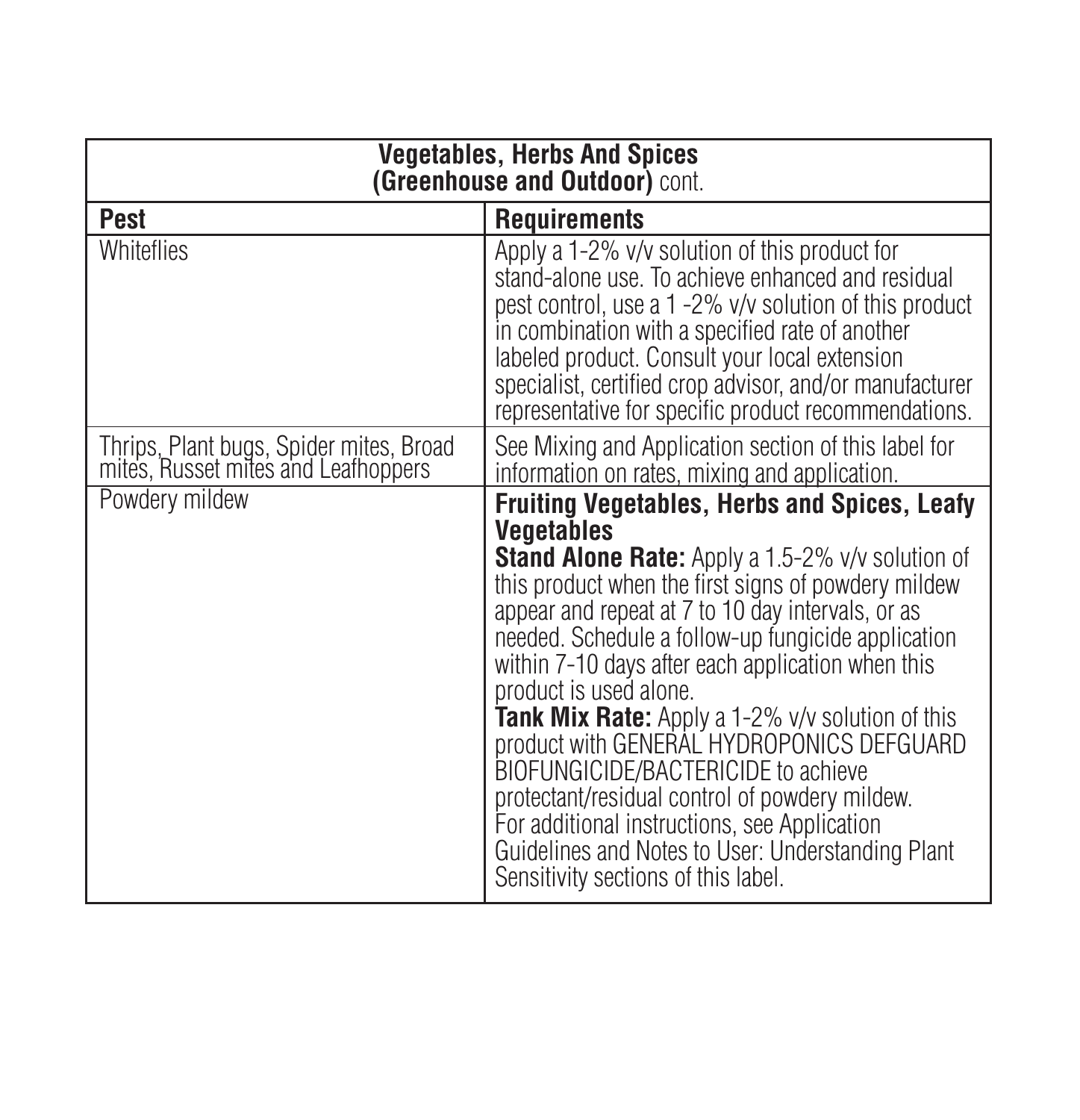# **Field Crops**

#### **Tobacco\***

\* Not approved for use in California

**Pests Controlled:** Aphids, caterpillars (in tank mix combination only), exposed thrips, greenbugs, plant bugs (such as lygus and stink bugs), spider mites and whiteflies. Use Rates: Refer to the Mixing and Application section of this label for rates, timing and application information except as noted below.

**Stand Alone Rate:** Use 4 pints of this product per acre when applications are made in 3 - 25 gallons of water per acre. Use a 2% v/v spray solution of this product when 25 or more gallons of water are applied per acre.

# **Tank Mixtures:**

- When used in combination with other insecticides, use 0.75 to 4 pints of this product per acre when applied in 3 - 25 gallons of water per acre. Use a 1 - 2% v/v solution of this product when greater than 25 gallons of water are applied per acre.
- To achieve enhanced and residual control of caterpillars, use this product in combination with other labeled insecticides.
- To achieve enhanced and residual control of other insects (aphids, thrips, greenbug, plant bug, spider mite, white fly), use this product in combination with other labeled insecticides.
- In situations where thorough coverage of pests is not possible or practical, this product may be tank mixed with one of the companion pesticides listed above.
- This product may be tank mixed with penetrator type adjuvants for application to tobacco only if prior use under local use conditions has demonstrated plant safety.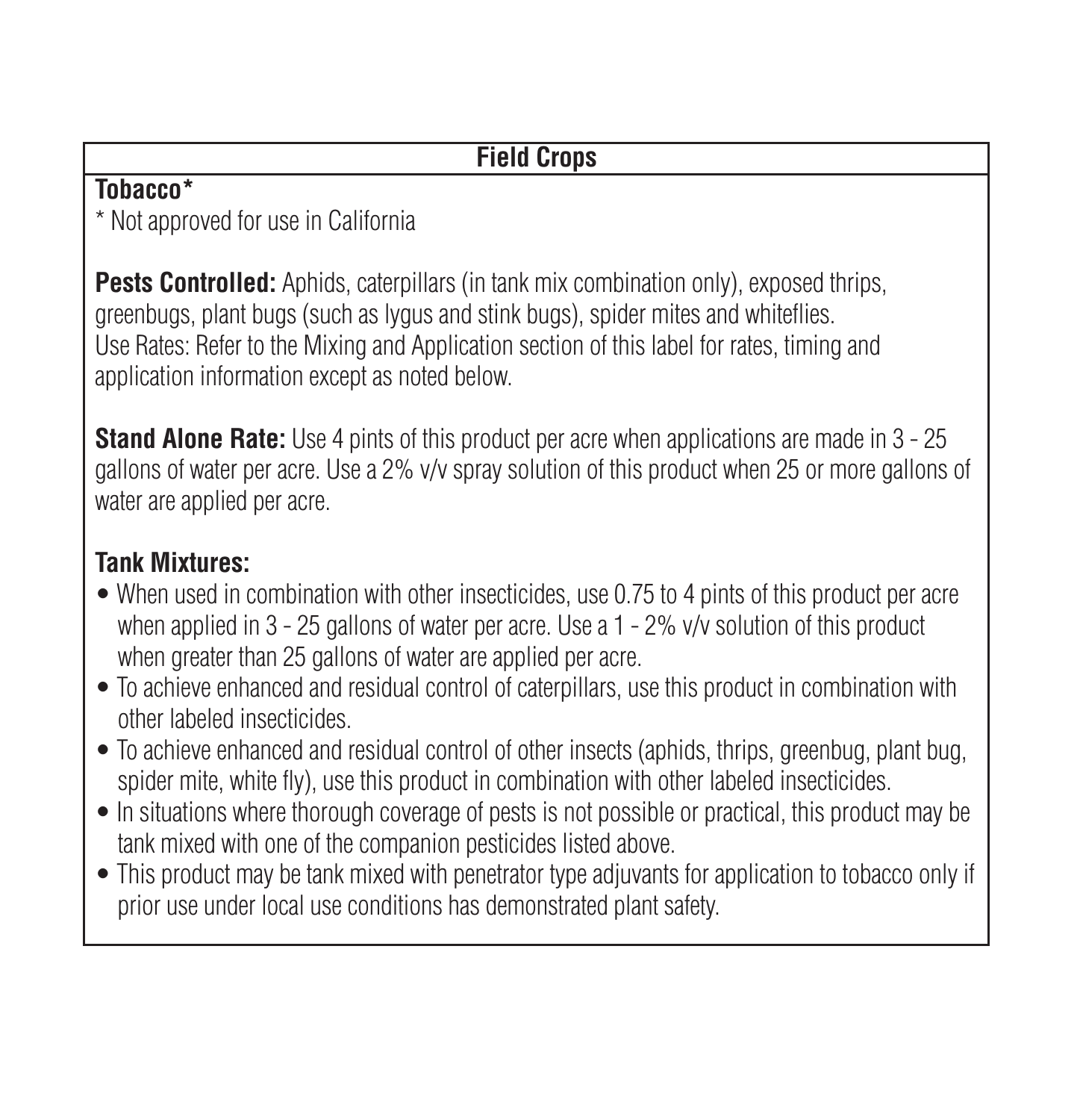# **Hops\***

### \* Not approved for use in California

**Pests Controlled:** Aphids, leafhoppers, mealybugs, spider mites, plant bugs, scales, exposed thrips and whiteflies.

USE RATES:

Stand Alone Rate: Apply a 1 - 2% v/v solution of this product, unless otherwise noted. Refer to the Mixing and Application section of this label for rates, timing and application information except as noted below.

Tank Mix Rates:

To achieve enhanced and residual pest control, use a 1 to 2% v/v solution of this product in combination with a companion product.

- Use a 1% *v/y* rate with most companion pesticides targeted at the same pest(s) as this product.
- Lower rates (0.25 -1.0 % v/v solution) of this product maybe used in tank mixes for knockdown/suppression of adult whiteflies.

See Application Guidelines and Notes to User: Understanding Plant Sensitivity for additional comments.

### **Flowers, Bedding and Indoor Plants**

**Pests Controlled:** aphids, sawfly larvae, leafhoppers, mealybugs, rust mites, spider mites, plant bugs, scales, exposed thrips, whitefly and powdery mildew.

## **Use Rates:**

**Stand Alone Rate:** Apply a 1 -2% v/v solution of this product, unless otherwise noted. Refer to the Mixing and Application section of this label for rates, timing and application information except as noted below.

### **Tank Mix Rate:**

To achieve enhanced and residual pest control, use a 1 to 2% v/v solution of this product in combination with a recommended product. Tank mixes with products containing Chlorothalonil should be avoided as they can cause severe phytotoxicity. Lower rates (0.25 - 1.0% v/y solution) of this product may be used in tank mixes for knockdown/suppression of adult whiteflies

**Note:** Unless otherwise noted, apply this product to wet (minimize run off). If wilting occurs a few hours after application, rinse with a clean water spray. Since applications may cause injury to flowers of some plant cultivars, test product on a few flowering plants under local use conditions prior to large scale use.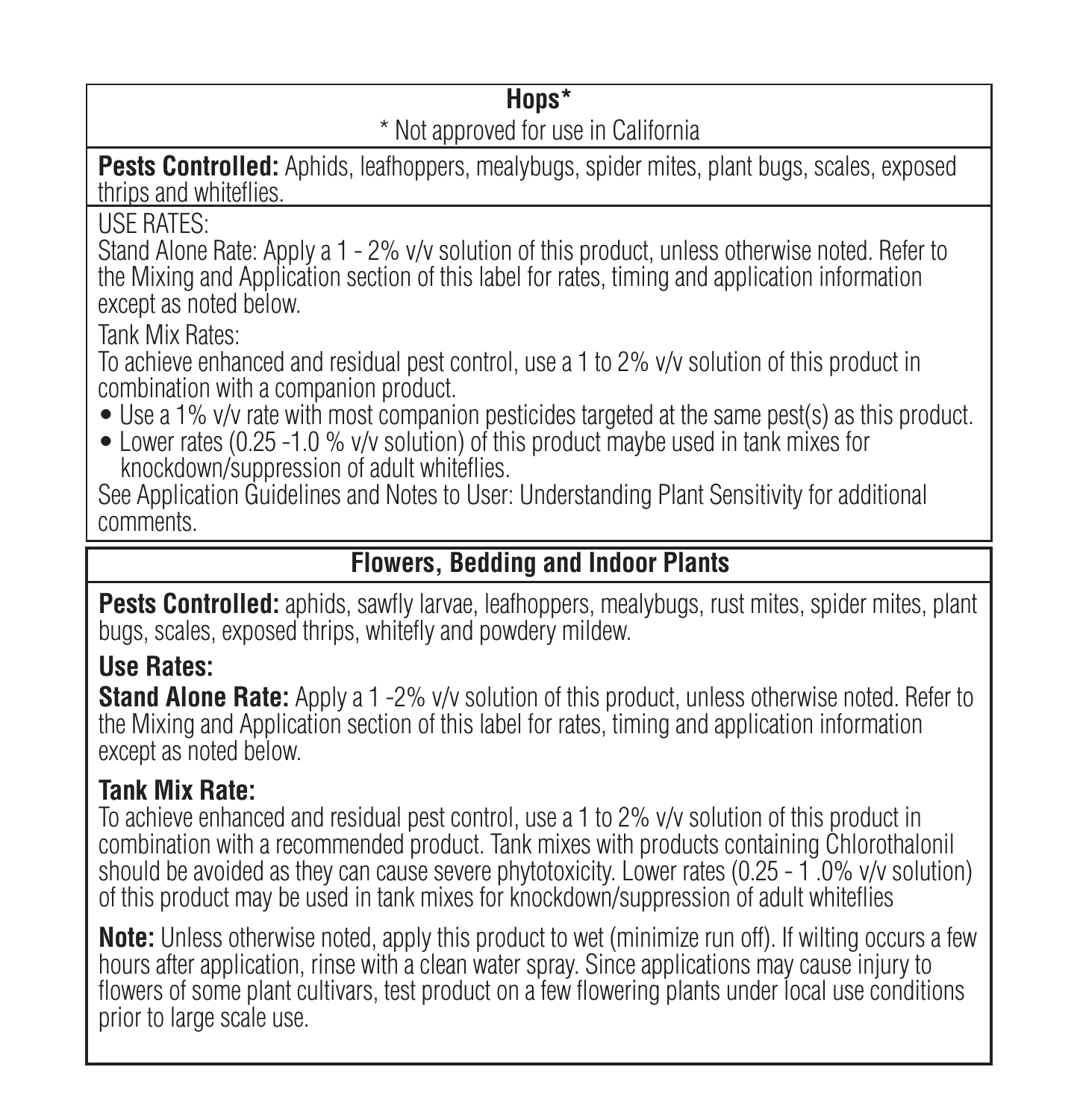| Flowers, Bedding and Indoor Plants (cont.)     |                                                                                                                                                                                                                                                                                                                                                                                                                                                                                                                                                                                                                                                                                                                                                                                                                                                                                          |  |  |
|------------------------------------------------|------------------------------------------------------------------------------------------------------------------------------------------------------------------------------------------------------------------------------------------------------------------------------------------------------------------------------------------------------------------------------------------------------------------------------------------------------------------------------------------------------------------------------------------------------------------------------------------------------------------------------------------------------------------------------------------------------------------------------------------------------------------------------------------------------------------------------------------------------------------------------------------|--|--|
| Pest                                           | <b>Requirements</b>                                                                                                                                                                                                                                                                                                                                                                                                                                                                                                                                                                                                                                                                                                                                                                                                                                                                      |  |  |
| Spider mite                                    | Wet underside of leaves. Wait 7-10 days to allow viable eggs to hatch and<br>make a second application before mites reach egg laying maturity. For<br>residual control, apply in a tank mix combination with a labeled companion<br>product such as Avid®.                                                                                                                                                                                                                                                                                                                                                                                                                                                                                                                                                                                                                               |  |  |
| I eafminer<br>(Dipteran)                       | Apply in tank mix combination with a labeled companion insecticide such as<br>Avid <sup>®</sup> which has residual activity.                                                                                                                                                                                                                                                                                                                                                                                                                                                                                                                                                                                                                                                                                                                                                             |  |  |
| <b>Whiteflies</b>                              | Scout plants regularly and apply a 1 to 2% v/v solution when pests first<br>appear. Make a second application 7-days later to target newly hatched<br>nymphs. Make additional applications at weekly intervals, but avoid more<br>than three consecutive weekly applications. Do not apply to poinsettia bracts.<br>Lower rates (0.25 - 1% v/v solution) of this product may be used in tank<br>mixes for knockdown/suppression of adult whiteflies.                                                                                                                                                                                                                                                                                                                                                                                                                                     |  |  |
| Blossom thrips on<br>African violets           | Spray to contact thrips on blooms.                                                                                                                                                                                                                                                                                                                                                                                                                                                                                                                                                                                                                                                                                                                                                                                                                                                       |  |  |
| Powdery mildew<br>on greenhouse<br>grown roses | Apply a 1-2% solution of this product to control powdery mildew spores and<br>hyphae. Initiate sprays when first signs of powdery mildew appear and repeat<br>at 7 to 10 day intervals, or as needed. Alternate applications of this product<br>with other fungicides to avoid making more than three successive<br>applications of this product at intervals of 7-days or less. Roses may be<br>treated with sublimated sulfur using sulfur-heating pots or similar devices<br>before or after treatment with this product. To minimize the potential for plant<br>injury, allow 24 hours to elapse between this product and sublimated sulfur<br>applications. Mixing other forms of sulfur (sprayable or dusting) or applying<br>this product within up to 5 days of a sulfur application may also increase the<br>potential for plant injury, especially during hot weather (>90°F). |  |  |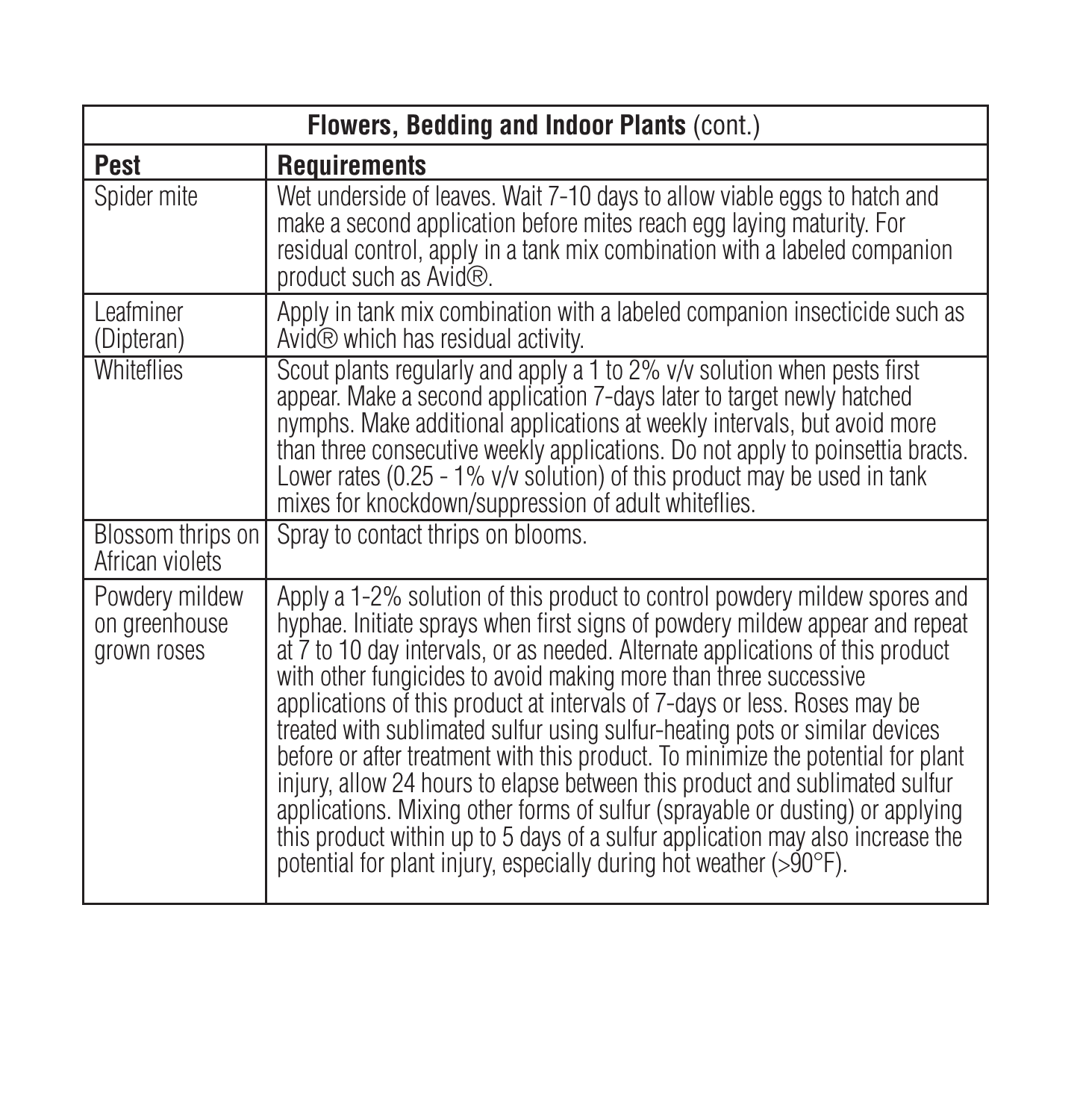**Storage and Disposal**

Do not contaminate water, feed or foodstuff by storage or disposal.

**Pesticide Storage:** Store only in original container; in a dry place; inaccessible to children and pets. Keep container tightly sealed when not in use.

**Pesticide Disposal:** Wastes resulting from the use of this product may be disposed of on site or at an approved waste disposal facility.

**Container Handling:** Nonrefillable container. Do not reuse or refill this container. Offer for recycling if available or puncture and dispose of in a sanitary landfill or by other procedures approved by state and local authority. Triple rinse or pressure rinse container (or equivalent) promptly after emptying.

**Triple rinse as follows:** Empty the remaining contents into application equipment or a mix tank and drain for 10 seconds after the flow begins to drip. Fill the container 1/4 full with water and recap. Shake for 10 seconds. Pour rinsate into application equipment or a mix tank or store rinsate for later use or disposal. Drain for 10 seconds after the flow begins to drip. Repeat this procedure two more times.

**Pressure rinse as follows:** Empty the remaining contents into application equipment or a mix tank and continue to drain for 10 seconds after the flow begins to drip. Hold container upside down over application equipment or mix tank or collect rinsate for later use or disposal. Insert pressure rinsing nozzle in the side of the container, and rinse at about 40 psi for at least 30 seconds. Drain for 10 seconds after the flow begins to drip.

# **WARRANTY INFORMATION**

General Hydroponics warrants that the material contained herein conforms to the description on the label and is reasonably fit for the purpose referred to in the directions for use. Timing and method of application, weather, watering practices, nature of soil, the disease problem, condition of the plant, incompatibility with other influencing factors in the use of this product are beyond the control of the seller. To the extent consistent with applicable law, buyer assumes all risks of use, storage, or handling of this material not in strict accordance with directions given herein. NO OTHER EXPRESS OR IMPLIED WARRANTY OF THE FITNESS OR MERCHANTABILITY IS MADE.